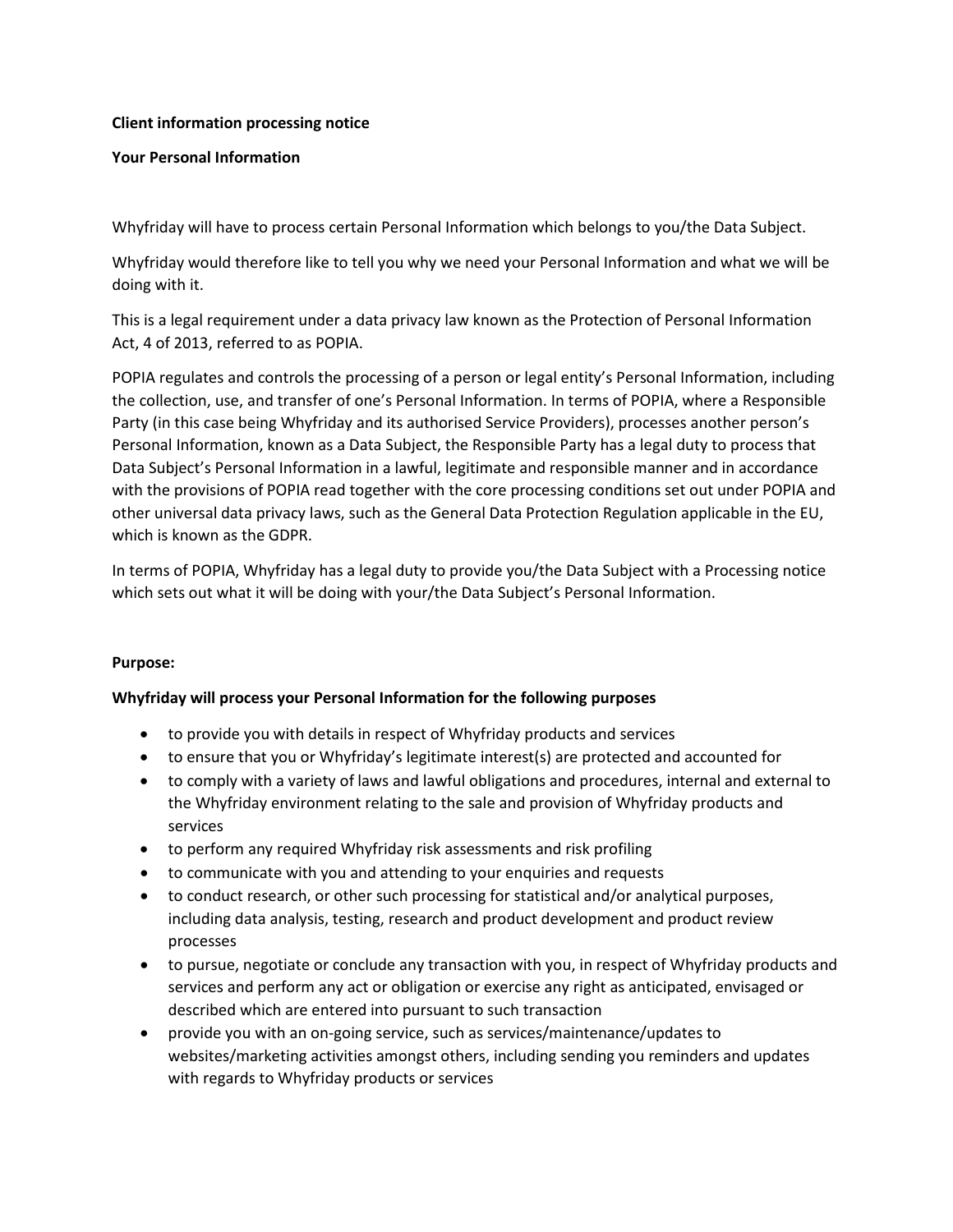- Attending to all financial matters such as invoicing, sending receipts/ statements, processing refunds, bank confirmations and due diligence checks, forecasting, budgeting, contract management, deliveries and generally providing commercial support and/or communications, where needed, requested, or required
- For the purposes of any proposed sale of a service to you/the Data Subject, any Whyfriday services and/or products, providing your/the Data Subject's Personal Information to third parties in connection with the evaluation of the transaction and related due diligence procedures to administer and manage the Whyfriday information systems which house your Personal details, and the related security thereof
- to manage safety and security and to pursue your/the Data Subject's and/ or Whyfriday's legitimate interests, or that of a third party to whom the Personal Information is supplied
- to place your images on the Whyfriday website
- to consider, obtain and keep records of your/the Data, financial history and performance, and other required credentials of a personal nature, which Whyfriday may deem necessary or where required by law or Whyfriday policy and which are related to the sale and provision of the Whyfriday products and services
- to provide you with ongoing customer relationship management services (CRM), marketing and advertising services, including keeping you/the Data Subject up to date about Whyfriday products, services and activities, customer surveys, special offers and promotions, offers of free gifts and vouchers, and inviting you to enter Whyfriday promotions and campaigns.

# **To perform the above, Whyfriday will collect the following Personal Information**

Your or your employer or organization's contact information, such as:

- name
- alias
- address
- identity number
- passport number
- phone number
- cell phone number
- email address
- and similar contact data
- serial numbers of equipment
- and other contact information including details of your employer, memberships, or affiliations, such as the name of your employer or organization that you are a member of, and similar data, which are required for various legitimate interest, contractual and/or lawful reasons.
- Account Information, including banking details
- security-related information (including usernames and passwords, authentication methods, and roles)
- service-related information (including purchase history and account profiles)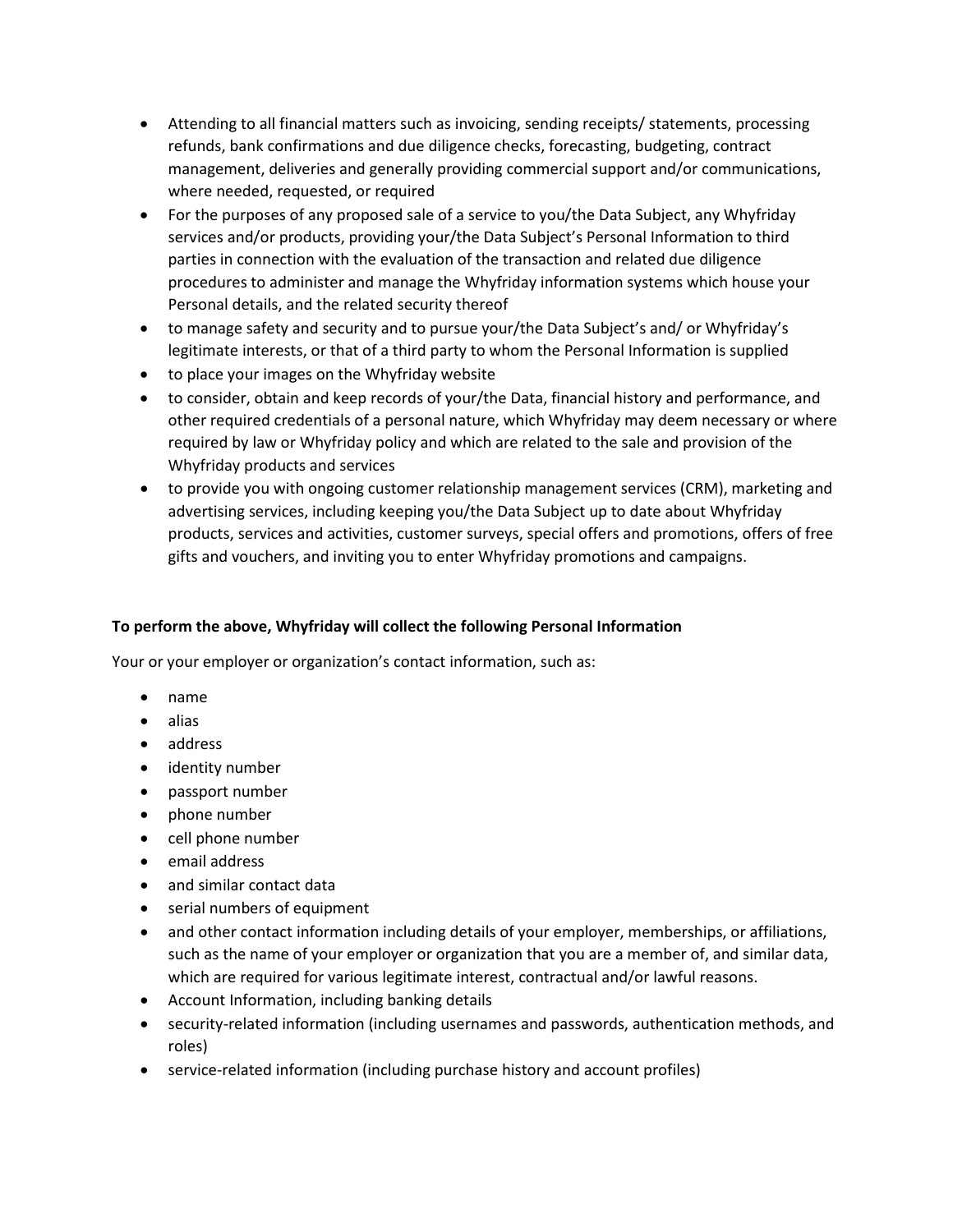- billing-related information (including payment, shipping, and billing information) and similar data, all which are required to perform contractual matters and/or to provide you access to services
- User Content, such as content of communications, suggestions, questions, comments, feedback, and other information you send to us, that you provide to us when you contact us, or that you post on our websites, applications, mobile applications, or social media portals or platforms
- Device & Browser Information, such as network and connection information (including Internet Service Provider (ISP) and Internet Protocol (IP) addresses)
- device and browser identifiers and information (including device, application, or browser type, version, plug-in type and version, operating system, user agent, language and time zone settings, and other technical information)
- advertising identifiers
- cookie identifiers and information, and similar data, which are required to perform contractual matters and/or to provide you access to services or attend to queries or to ensure that security safeguards are in place
- Usage Information and Browsing History, such as usage metrics (including usage rates, occurrences of technical errors, diagnostic reports, settings preferences, backup information, API calls, and other logs)
- content interactions (including searches, views, downloads, prints, shares, streams, and display or playback details)
- and user journey history (including clickstreams and page navigation, URLs, timestamps, content viewed or searched for, page response times, page interaction information (such as scrolling, clicks, and mouse-overs)
- and download errors
- advertising interactions including when and how you interact with marketing and advertising materials, click rates, purchases or next steps you may make after seeing an advertisement
- and marketing preferences, and similar data which are required to perform contractual matters and/or to provide you access to services or attend to queries or to ensure that security safeguards are in place
- Location Data, such as the location of your device and similar location data, which are required to perform contractual matters and/or to provide you access to services or attend to queries or to ensure that security safeguards are in place
- Your Images, such as still pictures, video, voice, and other similar data, which are required to perform contractual matters and/or to provide you access to services or attend to queries or to ensure that security safeguards are in place
- Social Media and Online Content, such as information placed or posted in social media and online profiles, online posts, and similar data, which are required to perform contractual matters and/or to provide you access to services or attend to queries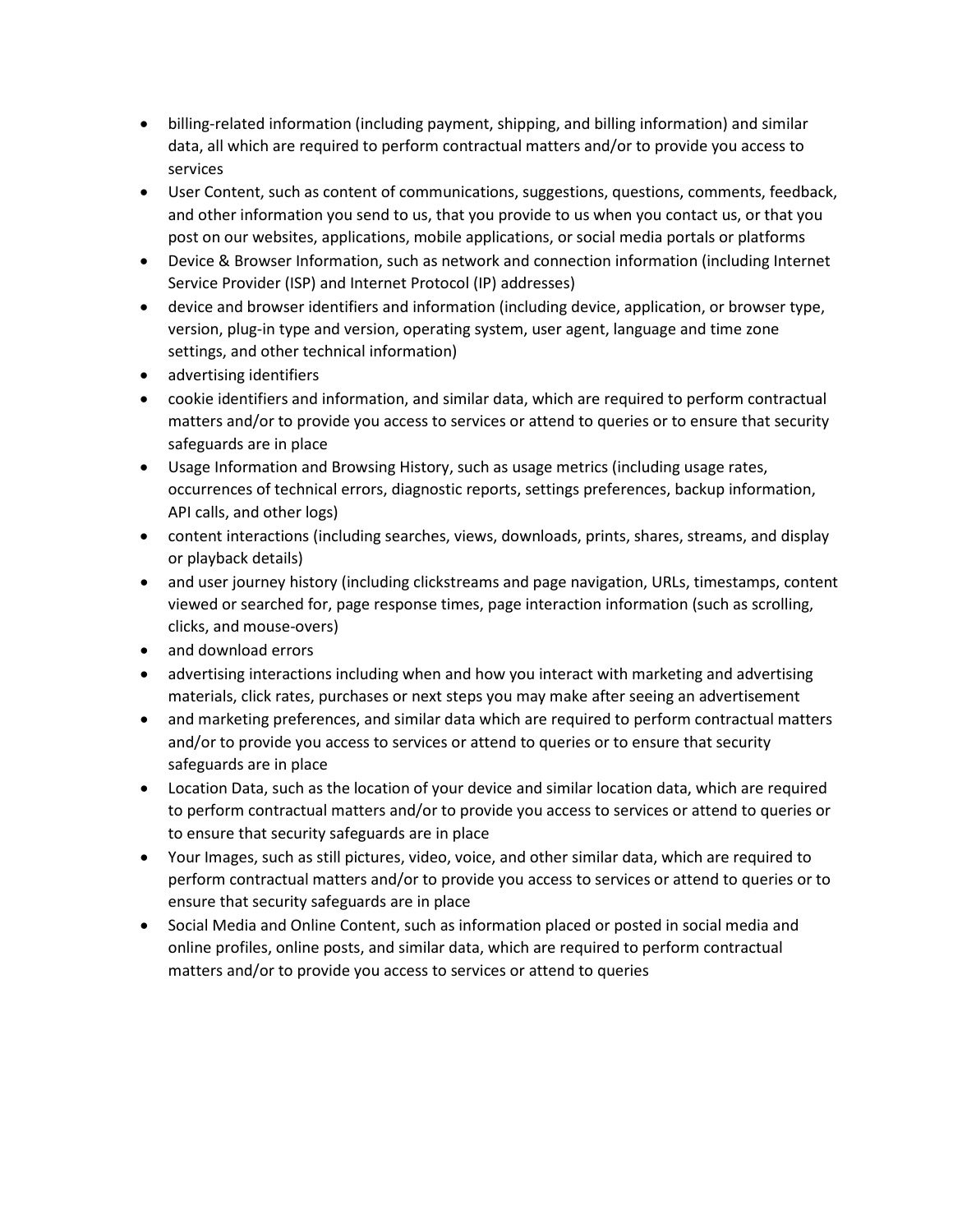Depending on your requirements, we will collect and obtain the abovementioned Personal Information about you either directly from you, from certain third parties, or from other sources which are described below:

# **Direct collection: You provide Personal Information to us when you**

- Use our websites, applications, mobile applications, or social media portals or platforms.
- Interact with us
- Enquire about, or search for our products or services
- When we submit an estimate or quotation or offer to do business with you or when you conclude a contract with us
- When you create or maintain a profile or account with us
- When you purchase or subscribe to our products or services
- When you use our products or services
- When you purchase, use, or otherwise interact with content, products, or services from third party providers who have a relationship with us
- When you create, post, or submit user content on our website, applications, mobile applications, or social media portals or platforms
- When you enter a competition or promotional activity
- When you request or sign up for information, including marketing material and direct marketing material
- When you communicate with us by phone, email, chat, in person, or otherwise
- When you complete a questionnaire, survey, support ticket, or other information request form.

### **Automatic collection: We collect Personal Information automatically from you when you**

- Search for, visit, interact with, or use our website, applications, mobile applications, or social media portals or platforms
- Use our products or services (including through a device)
- Access, use, or download content from us
- Open emails or click on links in emails or advertisements from us
- Otherwise interact or communicate with us (when you request support or send us information, or when you mention or post to our social media accounts)

### **Collection from third parties: We collect Personal Information about you from third parties, such as**

- Those who have a relationship with or that provide or publish Personal Information related to you
- Regulators, professional or industry organizations and certification/licensing agencies that provide or publish Personal Information related to you
- Third parties and affiliates who deal with or interact with us or you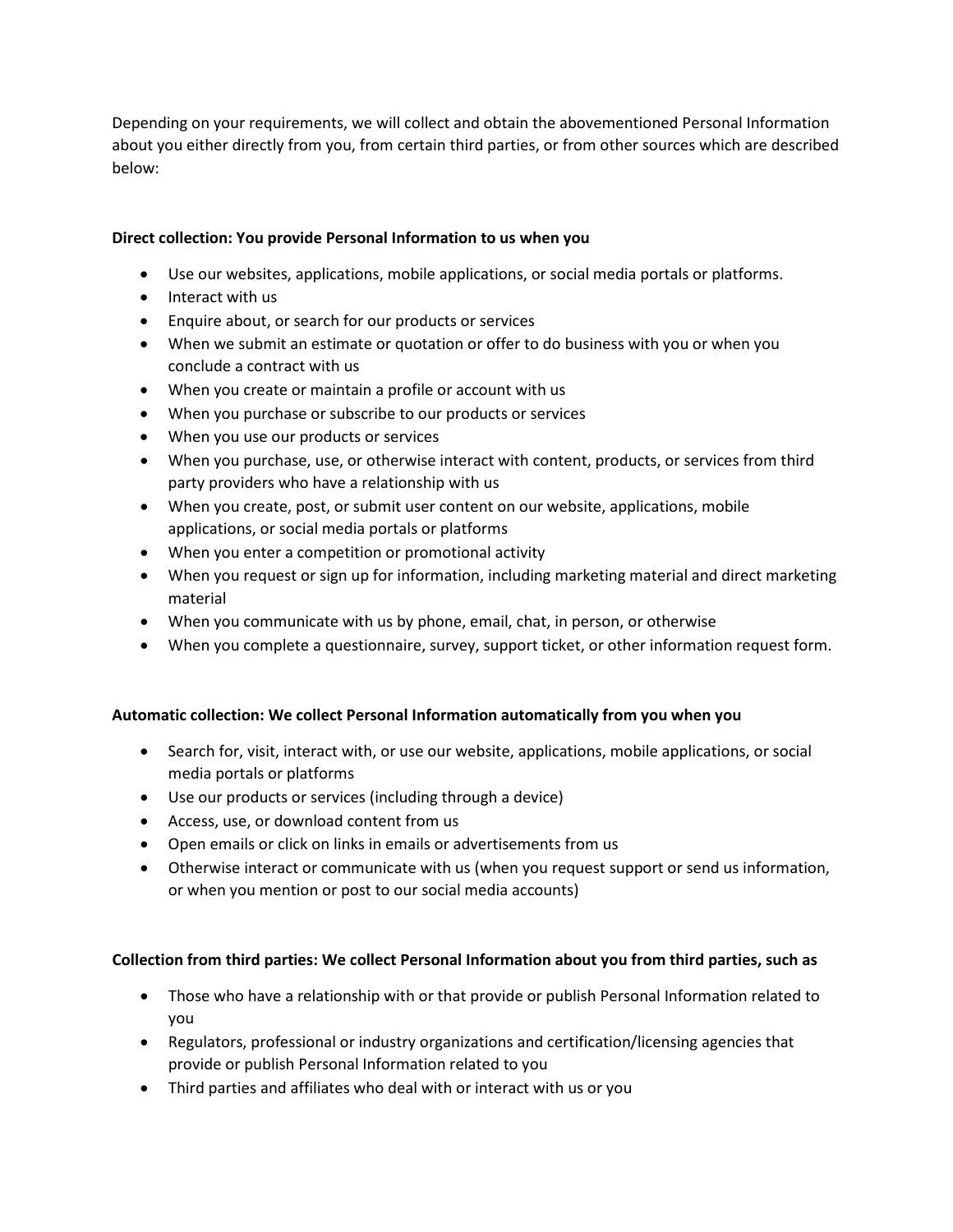- Service providers and business partners who work with us and that we may utilize to deliver certain content, products, or services
- Marketing, sales generation, and business partners
- SAP, Home Affairs, Credit bureaus and other similar agencies
- Other government agencies, regulators and others who release or publish public records.
- Other publicly or generally available sources, such as social media sites, public and online websites, open databases, and data in the public domain

# **Sharing your information**

In order to consider your query, we will also have to share your information with a number of third parties, including Whyfriday advisors, advertising services, marketing services, SAAS services, lawyers, Whyfriday Authorised Service providers, including business partners, marketing and promotional agencies, and/or where applicable with certain governmental entities, which will be done on a need to know and confidential basis only, and where Whyfriday transfers your/the Data Subject's Personal Information to third parties outside South Africa, it will ensure that the recipient of such information is bound contractually to keep and hold the Personal Information in confidence and in a safe, and secure manner.

# **Consequences of not giving Consent**

If you / the Data Subject do not give Whyfriday the required consent to Process your Personal Information, then Whyfriday will be unable to engage with/the Data Subject.

### **Consent**

By providing us with your Personal Information as required, You/The Data Subject where required give us your consent to use, process and further process your personal information as described above and for no other purpose.

### **NOTE: Consent to process your Personal Information is not needed where processing**

- is necessary to carry out actions for the conclusion or performance of a contract which you, the Data Subject is a party to
- is required to comply with an obligation imposed by law; or
- is for a legitimate purpose or is necessary to protect the legitimate interest(s) and/or for pursuing the legitimate interests of
- a) the Data Subject
- b) the Responsible Party
- c) that of a third party to whom the Personal Information is supplied
- or is necessary for the proper performance of a public law duty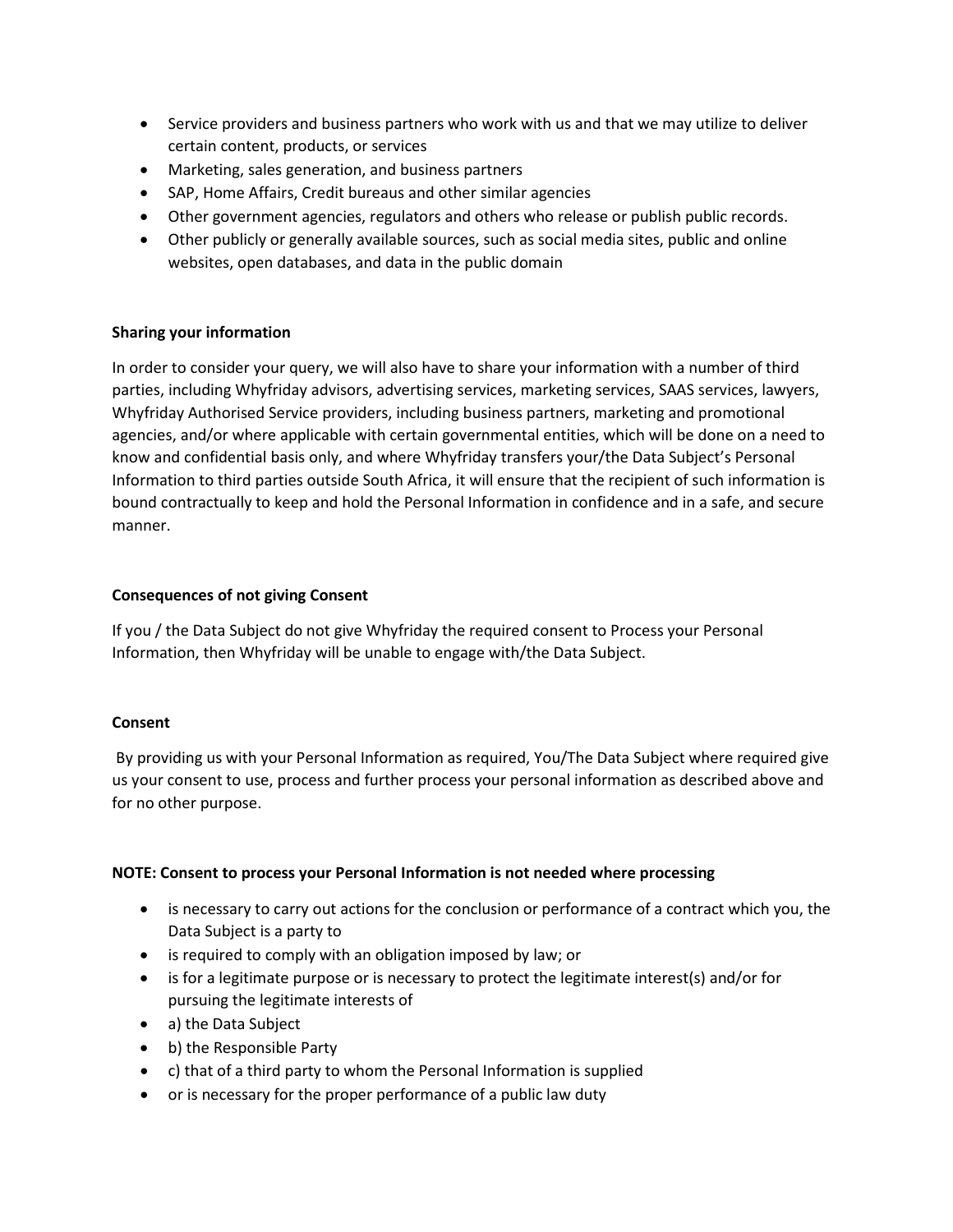### **You/the Data Subject have**

- the right to object to the Processing of your/the Data Subject's Personal Information
- the right to update your/the Data Subject's Personal Information
- the right to ask Whyfriday to provide you/the Data Subject with the details of all your Personal Information which it holds on your/the Data Subject's behalf
- the right to opt out any further Whyfriday communications or engagements

Requests can be submitted on our website by completing the standard Whyfriday forms at the following link: whyfriday.com/informationrequests

# **Security, safeguarding, storage and deletion of information**

The security of your Personal Information is important to us.

Considering the nature, scope, context, and purposes of processing Personal Information, as well as the risks to individuals of varying likelihood and severity, we have implemented technical and organizational measures designed to protect the security of Personal Information.

In this regard we will conduct regular audits regarding the safety and the security of your Personal Information.

Your Personal Information will be stored electronically and in some cases in hard copy in files and records, which information, for operational reasons, will be accessible to and or provided to persons employed or contracted by us on a need-to-know basis.

Once your Personal Information is no longer required since the purpose for which the Personal Information was held has come to an end, such Personal Information will be retained in accordance with our Whyfriday records retention schedule, which varies depending on the type of processing, the purpose for such processing, the business function, record classes, and record types.

We calculate retention periods based upon and reserve the right to retain Personal Information for the periods that the Personal Information is needed to:

- fulfil the purposes described in this Processing Notice
- meet the timelines determined or recommended by regulators, professional bodies, or associations
- comply with applicable laws, legal holds, and other legal obligations (including contractual obligations)
- comply with your requests

Notwithstanding the above, please note that no method of transmission over the Internet or method of electronic storage is 100% secure. Therefore, while we strive to use commercially acceptable measures designed to protect Personal Information, we cannot guarantee its absolute security.